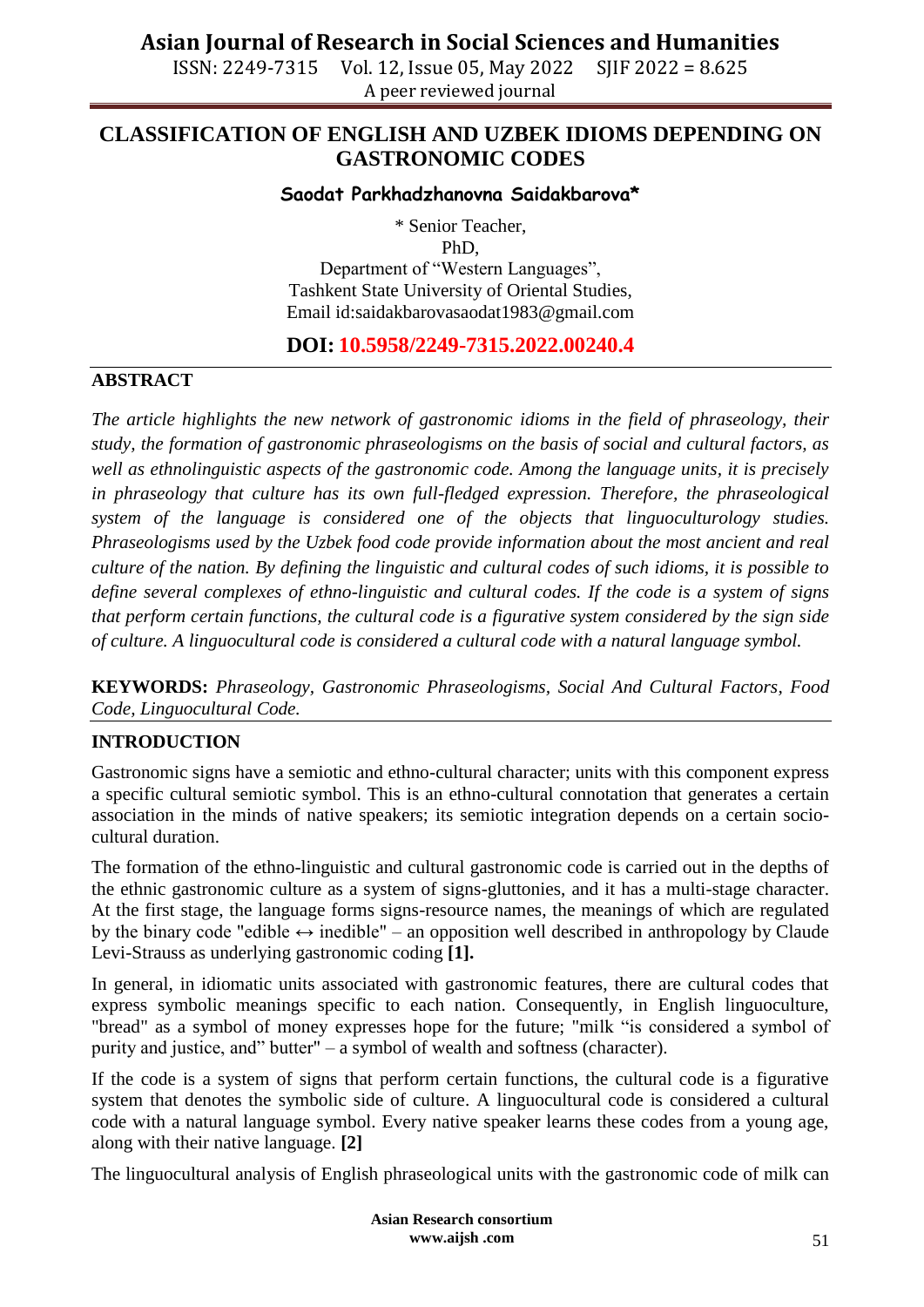ISSN: 2249-7315 Vol. 12, Issue 05, May 2022 SJIF 2022 = 8.625

A peer reviewed journal

be implemented on the basis of the following linguo-semiotic model:



G – the gastronomic component (here milk).

T-image f cmm – Food image transformation process (FI). Transformation of the verbal code into the linguistic and cultural code.

FI-a reflection of a certain type of relationship.

1) To cry over spilt milk

Spilt milk  $[food] \rightarrow$  wasted nutrient – rich liquid food ... something which is valuable and important but wasted  $\rightarrow$  to cry over spilt milk {communication} = Don Manuel... was not one to cry over spilt milk.

In this example, we see the transformation of a component from a gastronomic code to a socially conditioned state. The phraseological unit spilt milk expresses the meaning of "lost opportunity" or "lost time".

2) A land of milk and honey

Milk and honey  $\left[\begin{array}{cc} \text{food} \rightarrow \text{r}\end{array}\right]$  nutrient – rich liquid food; sweet viscous food

adorable and admirable place  $\rightarrow$  a land of milk and honey {communication} = "Look" he said, "this ain't no land of milk and honey like the preachers say.

In this case, the gastronomic code turns into a spatial code. The country of dreams in the representation of humanity is expressed using the gastronomic codes "milk" and "honey".

3) The milk of human kindness

The milk  $[food] \rightarrow$  nutrient – rich liquid food soft and kind behavour  $\rightarrow$  the milk of human kindness  ${\rm [communication]} = A$  man just made out of the condensed milk of human kindness.

In this context, we can see the transformation of the gastronomic code into a moral code.

The gastronomic code "milk" appears in the mind of a person as a pure and flawless product. The transformation of the milk component from a gastronomic code to a social state, place and moral code indicates that "milk" is inherent in the English people and has long been transformed into a linguistic and cultural code. The transformation of Uzbek phraseological units with the component "she is the essence" into a social state (sutim ogzimga keldi) and a moral code (sutini oqlash) indicates that this component is characteristic of Uzbek culture. **[3]**

The equivalence in the Uzbek language of English idioms with the gastronomic code of milk is 71%. If 37% of them in the Uzbek language have a gastronomic code, 12% in both languages is expressed using the code milk (milk). Non-equivalent phraseological gaps with the gastronomic code milk make up 29%.

The equivalence of Uzbek idioms with the gastronomic code milk in English is 58.3%. Of these, 47.8% and in English are formed using the gastronomic code, and 42.8% using the unit milk. Nonequivalent phraseological gaps with the gastronomic code make up 41.6%. **[4]**

Idioms with the gastronomic code "milk", depending on the national and cultural characteristics, can be divided into the following groups: units related to mentality, cultural peculiarity, religious belief, signs, geographical location and civilization.

> **Asian Research consortium www.aijsh .com**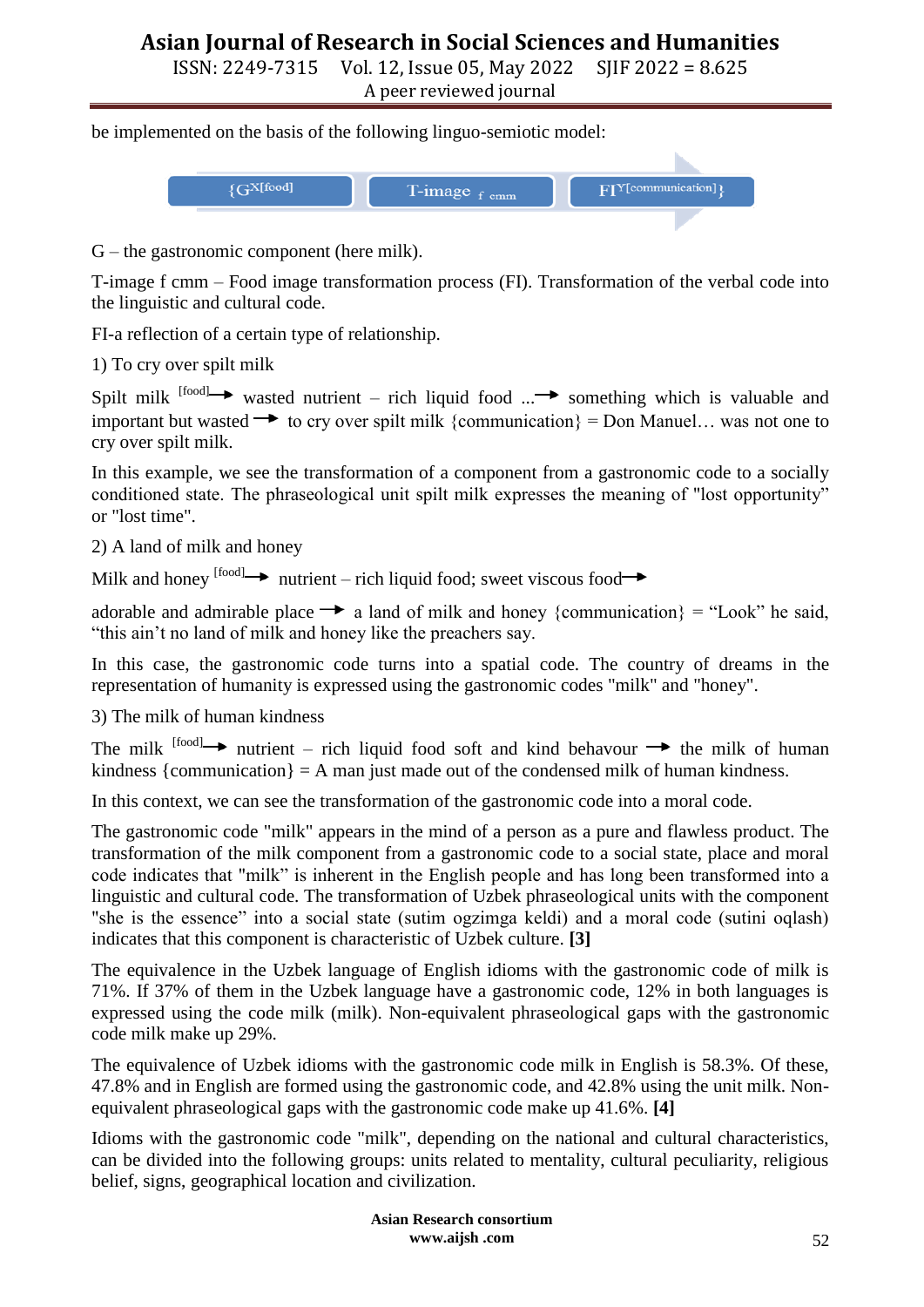ISSN: 2249-7315 Vol. 12, Issue 05, May 2022 SJIF 2022 = 8.625 A peer reviewed journal

In English and Uzbek languages, units with the components "bread" and "bread products" are actively used; they reflect the main characteristics of the people. In the" Bible", bread as a sacred and valuable good is interpreted as the" source of life» (staff of life), a symbol of God. The concept of bread is also actively involved in the formation of phraseological units. For example: bread and butter "a way of earning bread", "earning"; earn one's bread "to earn bread", " to support a family"; bread and butter letter (a letter of thanks for hospitality) "a letter of thanks for hospitality", as well as hope is poor man's bread (hope is poor man's bread), the equivalent of which in the Uzbek language is the idiom*noumid shayton (only devil is hopeless).* **[5]**

In English linguistic culture idioms with food code, bread made up of the following associations:

1. **Salary, work**: *earn/make one's bread and butter; bread and butter; bread winner; eat smb''s bread; man cannot live on bread alone; daily bread; half a loaf is better than no bread at all*.

2. **Poverty and failure:***quarrel with bread and butter; bread always falls from buttered side down; on the breadline; eat the bread of affliction.*

3. **Win and victory:***the hottest / best thing since sliced bread; know which side one's bread is buttered; throw/cast one's bread upon the waters; to have one's bread buttered on both sides; bread and Circuses.*

4. **Injustice, dishonesty:***ask for bread and be given a stone; take the bread out of someone's mouth; eat the bread of idleness.*

In the Uzbek linguistic culture there are the following associative series of idioms with the gastronomic code non:

1. **Salary, work**: *non yemoq; non topmoq; non puli; noni butun; noni yarimta bo'yldi;nonni yog'g bilan emoq.*

2. **Poverty and need:** non gadoyi bylmoq; bir burda nonga zor bo'lmoq; qotgan non emoq.

3. **Wealth:**nonini emoq( tuzini emoq); non-tuz ҳaqqi.

4. **Injustice, dishonesty:** og'zidagi nonini (oshni) oldirib qyymoq; nonini tuya qilmoq, nonini yarimta qilmoq.

5. **Ingratitude:** nonko'rlik qilmoq; nonko'r odam; nontepki odam; nonini yeb, dasturkhoniga oyoq artmoq (tuzini eb, tuzligiga tupurmoq).

6. **Sacredness:** non o'pmoq.

7. **The oath:** non ursin.

8. **Customs and traditions:** non sindirmoq / / non sindirdi; patir ushatmoq / / patir ushatdi; non tishlatmoq; non silamoq.

In English and Uzbek, the degree of equivalence of idioms with the gastronomic code " non" can be determined as follows: 1) idioms with the same component  $-40\%$ ; 2) units with the same content and different components  $-40\%$ ; 3) units with no equivalents in the Uzbek language – 20%.

In this paper, the names of sweets pie (pie), pudding (pudding), and halva (halva), which are widely used in English culture, are analyzed as linguistic and cultural codes. In Latin, the word "paste", "paste-like mixture (expresses directly the dough-like structure)"and the lexeme pie with the meaning of" black crow" (meaning its peculiarity of carrying everything into the house) comes from the word *pica or pia* of the Medieval Latin language. **[6]**

The gastronomic code of pie forms a number of units of positive and negative connotation: 1) with

**Asian Research consortium www.aijsh .com**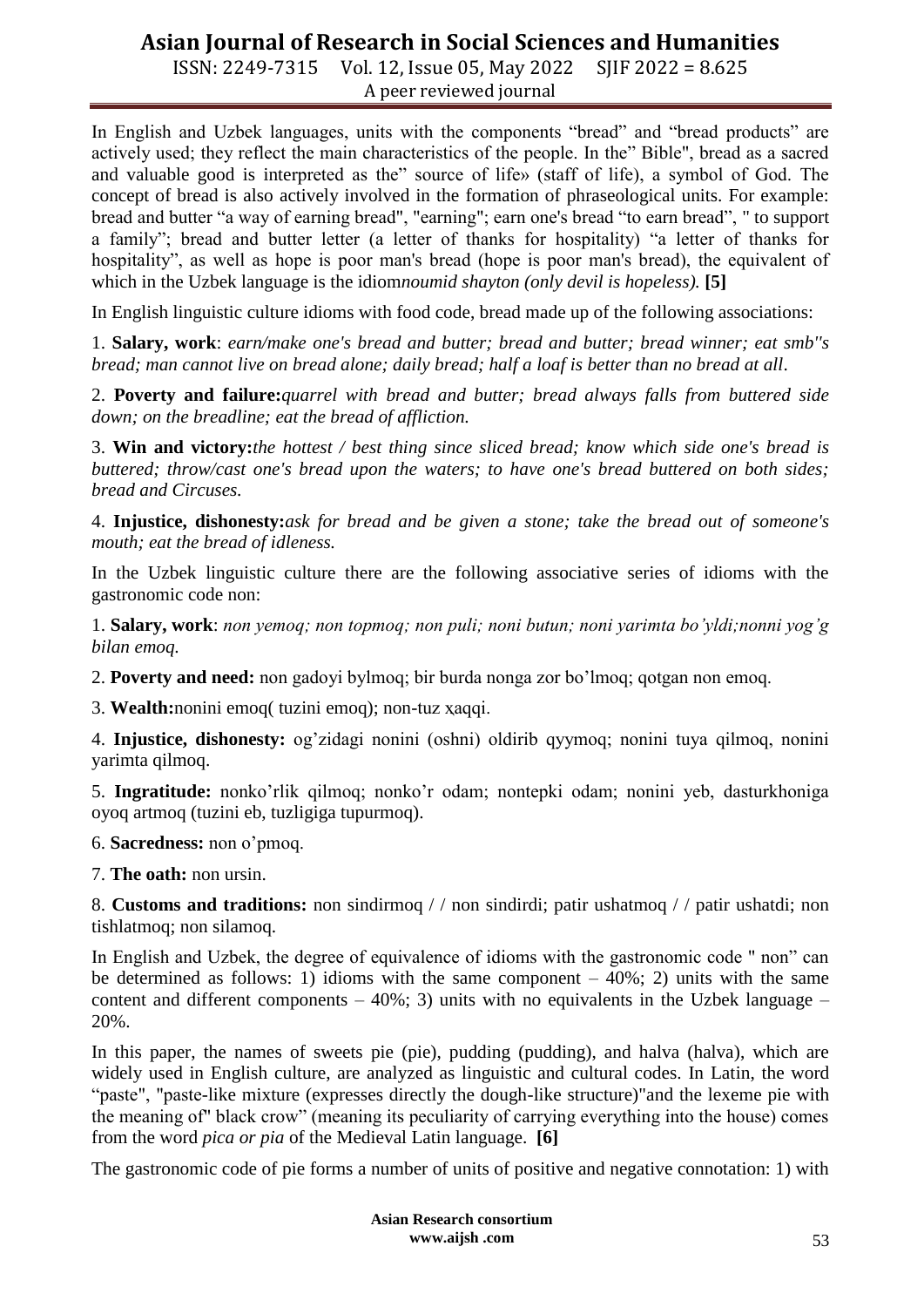ISSN: 2249-7315 Vol. 12, Issue 05, May 2022 SJIF 2022 = 8.625 A peer reviewed journal

a positive value: an apple pie order "ordered", as easy as an apple pie "very easy", good as pie" educated", sweetie pie "my sweet", cut a pie "share"; 2) with a negative value: pie in the sky" empty promises", to have one's finger in the pie "get confused in something", eat humble pie "humiliation".

The phraseology to eat *humble pie* in the meaning of "humiliation" is formed as follows:" Humble" is a very modest person, and after hunting he takes the most unnecessary and bad part of the carcass of an elk (or other animal). Usually, such people come from a low class; most of them are very modest. For example: I got to know what humbleness did, and I took it. I ate humble pie with appetite (Ch.Dickens. David Copperfield). In this expression, the phraseology *eat humble pie*  expresses "to be tired of being humiliated". **[7]**

Six of the fourteen phraseological units with the pie component are widely used in English linguoculture, structurally they have the following structure as ... as, like, than. For example, good as pie (nice as pie, as sweet as pie) is used to refer to polite and kind people, as easy as an apple pie means "easily solved work". The phraseology American as apple pie is also important in American culture. **[8]**

On the example of the following linguosemiotic model, we can give a linguoculturological interpretation of the English phraseology with the pie component (pie):

| $\rm \{G^{X[food]}\}$ | T-image $_f$ cmm | FIY[communication] |
|-----------------------|------------------|--------------------|
|                       |                  |                    |

b.

G – the gastronomic component (here the pie).

T-imagef cmm-Transformational Food Image Process (FI). Transformation from a verbal code to a linguocultural code.

FI-a reflection of a certain type of relationship.

1) Pie in the sky

Pie  $[food] \rightarrow type of$  pastry that consists of an outer crust and a filling  $\rightarrow$ 

Unattainable object  $\rightarrow$  pie in the sky to cry {communication} = It was like pie in the sky for him.

As it turns out, the pie component in the phraseology turns from a gastronomic code into a fictional, unattainable object.

2) To have one's finger in every pie

Pie  $[food] \rightarrow type of$  pastry that consists of an outer crust and a filling  $\rightarrow$  sphere or business  $\rightarrow$ to have one's finger in every pie {communication} = He has his finger in every pie. He is very curios man.

In this case, the gastronomic code of the pie turns into an industry code or a business code.

3) Cut the pie up

Pie  $\left[\text{food}\right] \rightarrow$  type of pastry that consists of an outer crust and a filling  $\rightarrow$  share of something  $\rightarrow$ cut the pie up {communication} = I hate inequality that's why I decided to cut the pie up so everyone could get a fair share.

The national sweetness of the Uzbek people – halva is made from flour, sugar, butter and sometimes sesame, usually it is sent along with other gifts to the bride's house by the groom's parents during the engagement. At the same time, the whiteness, sweetness of this product is taken

> **Asian Research consortium www.aijsh .com**